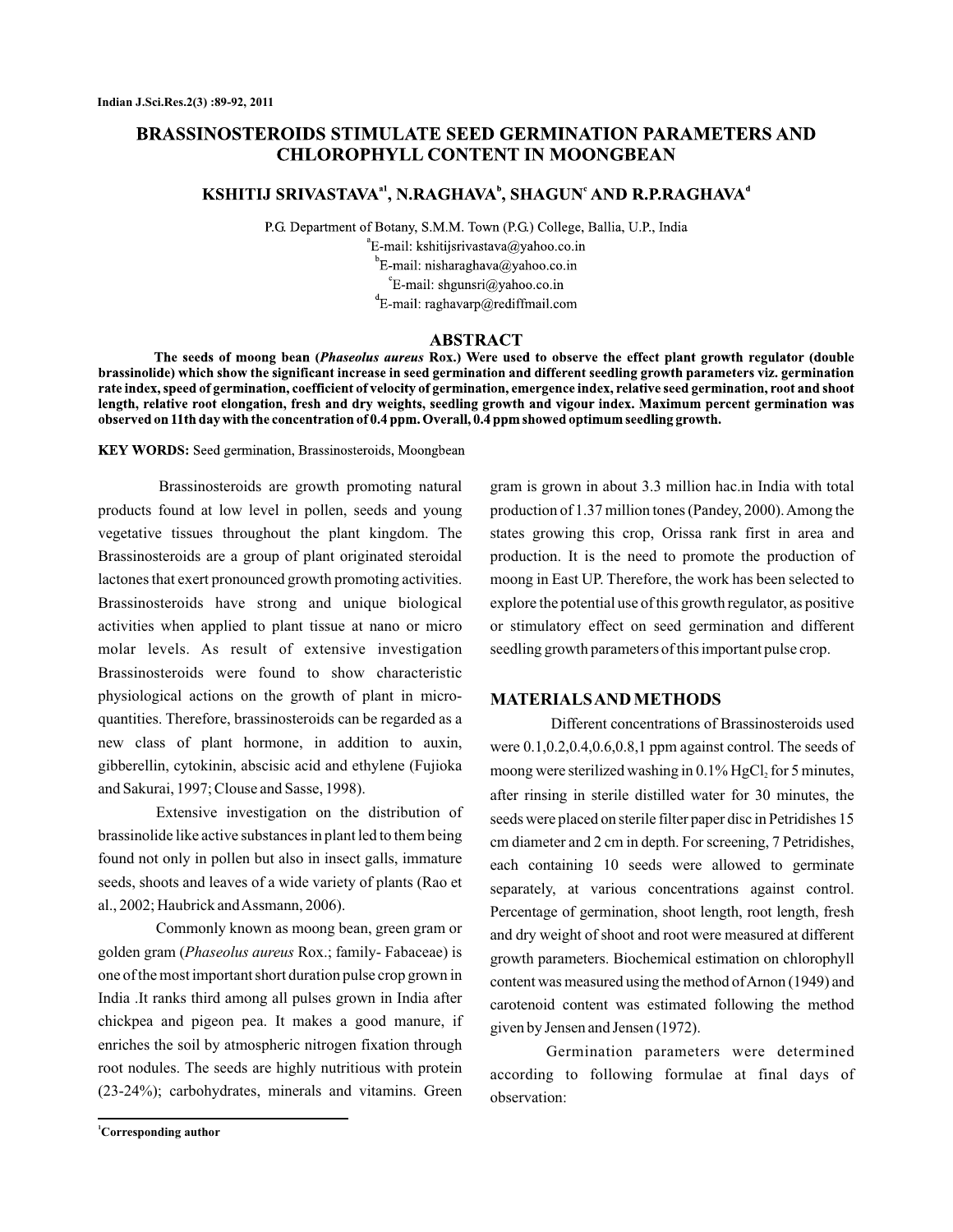A. Germinability (%G)=Total No. of Seeds Germinated X 100 /Total No. of Seeds Sown

B. Standard Germination Test: It was calculated as Germination Rate Index and Speed of Germination (Maguire, 1962)

(i) Germination Rate Index (GRI)= No. of normal seedlings of days x/ Days *X*

X<sup>=</sup> No. of days from seed soaking

(ii) Speed of Germination  $(SpG) = n/t$ 

Where  $n = No$ . of seeds emerged on the day

 $t =$  time or days from soaking.

C. Coefficient of Velocity of Germination (CVG)-Kotowski (1926)

=Sum of n x 100/ Sum of (nt) **CVG**

Where  $n = No$ . of seeds emerged on the day  $t =$  time or days of soaking

D. **Emergence Index** (EI) was calculated by the formula of by Baskin (1969).

 $EI = (n1/dn1)+(n2/dn2)+(n3/dn3)....$  (nx /dnx)

Where  $n = No$ . of seeds emerged on the day  $1^{st}$ ,  $2^{nd}$ ,  $3^{rd}$ , ...... n<sup>th</sup> day.

 $dn = No$ . of days from the day of sowing.

 $dnx = No$ . of days to the final count.

**E. Relative Seed Germination (RSG)** 

No. of seeds germinated in the extract x100

 $\bf RSG = -$ 

No. of seeds germinated in the control

**F. Relative Root Elongation (RRE)** 

Mean root elongation in the extract x 100

 $RRE = -$ 

Mean root elongation in the control

G. Growth Index  $(GI) = \%$  seed germination x  $%$  root elongation/100 (Tam and Tiquia, 1994)

#### H. Seedling growth (SG) =

Total seedling Growth length in cm

 $RRE = -$ 

No. of germinated seeds

I. Vigour Index (VI) = Germination  $\%$  x Seedling length (Abdul-Baki and Anderson, 1973).

All the data were recorded in triplicate and statistically analyzed using completely randomized block design (Panse and Sukhatme, 1985).

#### **RESULTSAND DISCUSSION**

Present investigation revealed overall increase in seedling growth with brassinolide. Table-1, clearly revealed that the maximum germination percentage was recorded with 0.4 ppm i.e 100% and 0.2 ppm i.e 96.66% in comparison with control i.e. 80% only. The GRI was also recorded maximum with 0.4 ppm i.e 57.5 %, over control. The speed of germination were recoded in 0.4 ppm i.e 27.5 % and coefficient of velocity of germination in 0.4 ppm i.e 12.3 %. The maximum emergence index, relative seed germination, relative root elongation, and growth index were recorded maximum with 0.4 ppm i.e. 29.0%, 26.4 %, 34.5 %, 48.3 %, respectively, over control. The maximum seedling growth was also recorded with 0.4 ppm i.e. 78 % and vigour index was recorded with 0.4 ppm i.e. 82.38 %, over control. The maximum increase in carotenoids were recorded with 0.1 ppm i.e. 1.4 fold and chlorophyll 'a' with 0.6 ppm i.e. 4.2 fold; chlorophyll 'b' with 0.1 ppm i.e. 1.8 fold and total chlorophyll with 0.2 ppm i.e. 2 fold over control.

Shoot length was increased with all the concentrations .The maximum increases were recorded with 0.2 ppm i.e. 79.41 %, over control. The hypocotyl length was increased with all the concentrations. The maximum increase was recorded with 0.2 ppm i.e. 56 %, over control. The maximum root length was recorded with 0.6 ppm i.e. 39.29 %, over control. In case of fresh and dry weights of shoot, the maximum increases were recorded with 0.6 ppm i.e. 97.46 % and 23.64%, respectively over control. The maximum increase in fresh and dry weight of root was recorded with 0.4 ppm i.e. 5.49% and 11.11% respectively, over control (Table-2).

It is well documented that Brassinosteroids promote seed germination, like other hormones. The treatment of the seeds of *Lepidium sativus* (Jones Held et al., 1996) with brassinolide improved percent germination. Similarly, Brassinosteroids promoted seed germination in case of (Chang and Cai, 1988), rice (Dong et al., *Brassica napus* 1989), wheat (Hayat et al., 2003) and tobacco (Leubner-Metzger, 2001).

Brassinolide application at ìM levels causes pronounced elongation of hypocotyls, epicotyls, and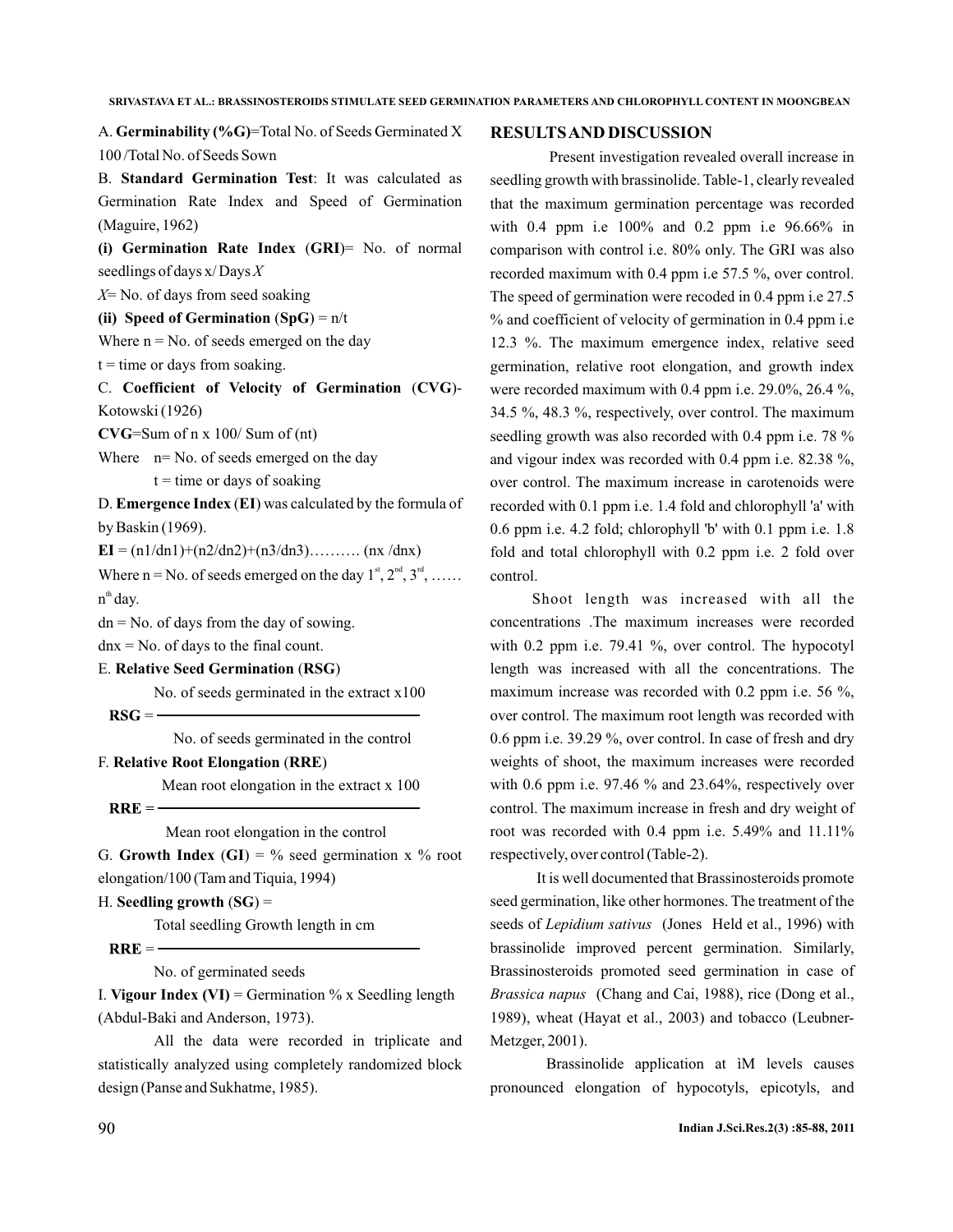peduncles of dicots, as well as coleoptiles and mesocotyls of monocots (Mandava, 1988; Sasse, 1990; Clouse, 1996). Young vegetative tissue is particularly responsive to Brassinolides, and, if endogenous Brassinolides are directly involved in the control of cell expansion, they must be present in such tissue. Approaches to establishing this include the analysis of levels in a Brassinolide-sensitive zone of pea stem (Sasse et al., 1992) and localization of an exogenously supplied 125I-BR, which accumulated in the elongating zone of mung bean epicotyls and the apex of cucumber seedlings (Xu et al., 1994). This experiment on

the chemistry and morpho-physiology of Brassinolides provides a convincing body of evidence that these plant steroids in minute quantities are essential regulators of plant growth and development.

## **ACKNOWLEDGEMENTS**

One of the author  $(K)$  thanks to Principal of the college, Head Botany department for providing necessary facilities to do the work and Dr. B.N. Vyas, Vice President Godrej Agrovet Ltd, Mumbai, India for the generous supply of brassinolide.

Table 1: Effect of various concentrations of brassinolide (Double) on different seed germination parameters and chlorophyll content (mg/g fresh weight of leaves) in Moongbean. All the data is an average of triplicates

| Conc.         | G%   | <b>GRI</b> | SpG     | <b>CVG</b> | EI     | RSG%    | RRE%     | GI    | $SG$ (cm) | VI     | Carotenoids | Chl-a    | Chl-b    | <b>Total Chl.</b> |
|---------------|------|------------|---------|------------|--------|---------|----------|-------|-----------|--------|-------------|----------|----------|-------------------|
| <b>CON</b>    | 80   | .20        | .20     | 52.8       | 6.2    | 100     | 100      | 225.0 | 1.00      | 716.6  | 0.057       | 0.085    | 0.382    | 0.467             |
| $0.1$ ppm     | 93   | $.42*$     | $.44*$  | 57.1       | 73     | 116.8   | $104.9*$ | 270.9 | $1.25*$   | 1101.0 | 0.082       | 0.212    | 0.696    | 0.908             |
| $0.2$ ppm     | 97   | $.53*$     | .54     | 58.5       | 8.0    | 121.4   | 128.0    | 346.3 | 1.78      | 1281.3 | 0.069       | 0.271    | 0.667    | 0.938             |
| $0.4$ ppm     | 100  | .89        | 1.53    | 59.3       | 7.2    | 126.4   | 134.5    | 384.3 | 1.43      | 1307.0 | 0.067       | 0.269    | 0.613    | 0.882             |
| $0.6$ ppm     | 90   | .49*       | $.36*$  | 57.3       | $6.9*$ | 114.5   | 126.9    | 317.7 | $1.31*$   | 1060.0 | 0.065       | 0.358    | $0.316*$ | $0.674*$          |
| $0.8$ ppm     | 93   | $.43*$     | $1.31*$ | 55.8       | $6.6*$ | 110.5   | $118.1*$ | 301.0 | $1.28*$   | 1132.3 | $0.062*$    | $0.068*$ | 0.287    | $0.355*$          |
| 1ppm          | 90   | $.33*$     | $28*$   | $52.5*$    | 6.6*   | $96.9*$ | 114.8*   | 286.0 | $1.27*$   | 1161.7 | $0.058*$    | $0.063*$ | 0.181    | $0.244*$          |
| $CD$ at $5\%$ | 7.46 | 0.39       | 0.30    | 1.6        | 0.9    | 9.7     | 18.7     | 23.0  | 0.40      | 124.6  | 0.008       | 0.084    | 0.080    | 0.282             |

Conc.= Concentrations; CON= Control;  $G\%$  = Germinability; GRI=Growth Rate Index; SpG= Speed of germination;  $CVG = Coefficient$  of velocity of germination;  $EI =$  Emergence Index;  $RRE =$  Relative Root Elongation; RSG Relative Seed Germination;  $SG =$  Seedling Growth;  $VI =$  Vigour Index; \*=Non-significant

Table 2: Effect of various concentrations of brassinolide (Double) on different seedling growth parameters in Moongbean. All the data is an average of triplicates

| <b>TREATMENT</b> | <b>SL</b> | RL     | HL   | FWS  | <b>DWS</b> | <b>FWR</b> | <b>DWR</b> |
|------------------|-----------|--------|------|------|------------|------------|------------|
| (ppm)            | (cm)      | (cm)   | (cm) | (g)  | (g)        | (g)        | (g)        |
| <b>CON</b>       | 3.4       | 2.8    | 2.5  | 1.18 | 0.55       | 0.91       | 0.18       |
| 0.1              | 4.9       | $2.9*$ | 3.7  | 1.64 | $0.61*$    | $0.92*$    | $0.19*$    |
| 0.2              | 6.1       | 3.6    | 3.9  | 1.85 | 0.62       | $0.94*$    | 0.20       |
| 0.4              | 5.9       | 3.8    | 3.8  | 1.88 | 0.64       | 0.96       | 0.20       |
| 0.6              | 5.7       | 3.9    | 3.6  | 2.33 | 0.68       | $0.93*$    | $0.18*$    |
| 0.8              | 5.5       | 3.5    | 3.1  | 2.21 | 0.66       | $0.93*$    | $0.18*$    |
| 1.0              | 5.0       | 3.5    | 3.0  | 1.83 | 0.62       | $0.92*$    | $0.18*$    |
| CD at 5% level   | 0.6       | 0.6    | 0.5  | 0.12 | 0.07       | 0.04       | 0.01       |

SL= Shoot Length; RL= Root Length; FWS= Fresh weight of shoot; DWS= Dry weight of shoot; FWR= Fresh weight of root; DWR=Dry weight of root; \*=Non-significant